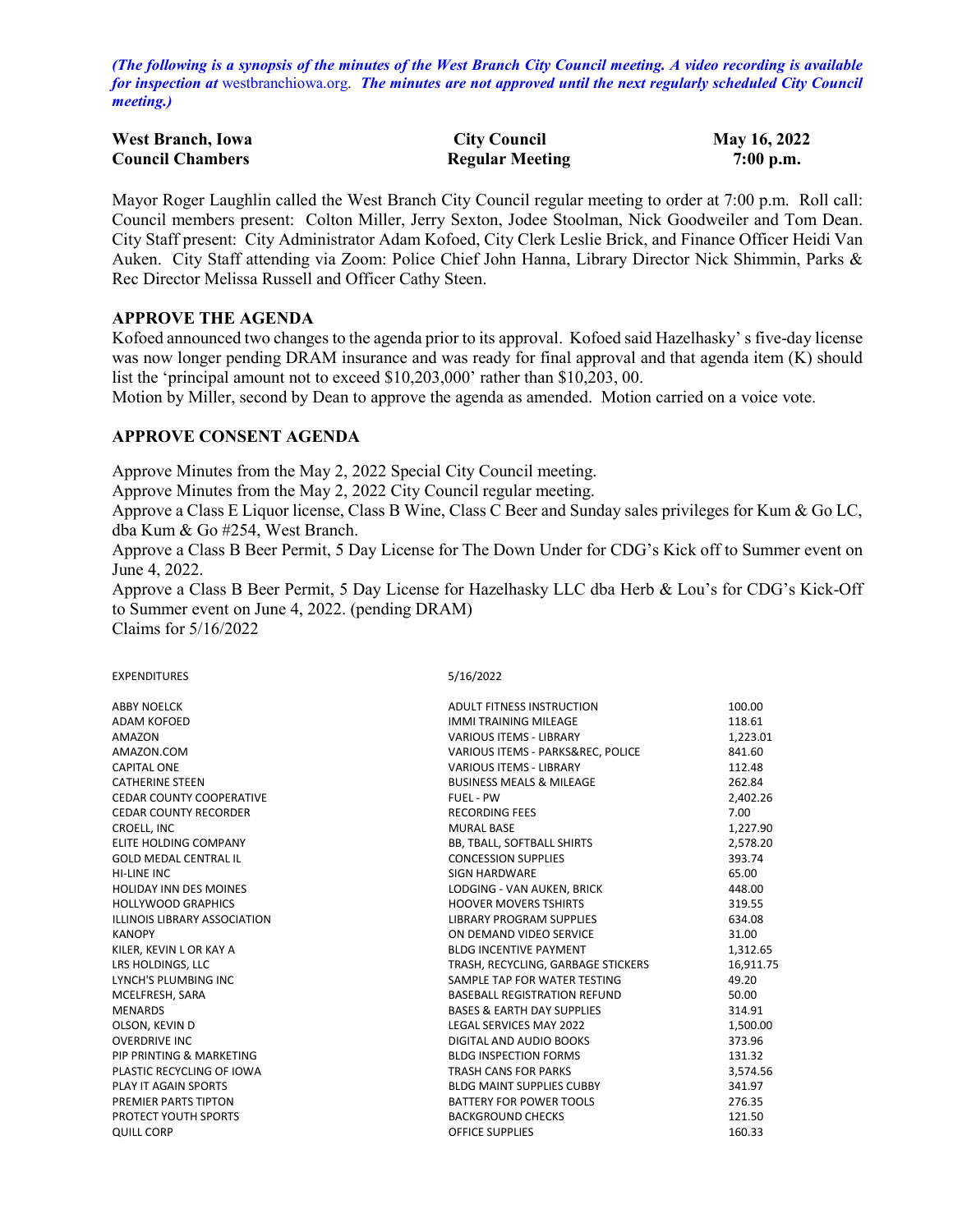| SPAHN & ROSE LUMBER CO<br><b>STATE HYGIENIC LAB</b> |           | <b>CEMETERY SHED TRUSSES</b><br><b>LAB ANALYSIS</b> | 2,000.00<br>262.50 |
|-----------------------------------------------------|-----------|-----------------------------------------------------|--------------------|
| THE HOME DEPOT PRO                                  |           | <b>SUPPLIES - LIBRARY</b>                           | 343.52             |
| THE SERVING, LLC                                    |           | COFFEE FOR FOCUS GROUPS                             | 50.00              |
| ULINE                                               |           | <b>TABLES FOR PARKS</b>                             | 2,843.16           |
| <b>VEENSTRA &amp; KIMM INC</b>                      |           | <b>NPDES PERMIT RENEWAL</b>                         | 1,024.00           |
| <b>WEST BRANCH TIMES</b>                            |           | <b>LEGAL PUBLICATIONS</b>                           | 2,409.43           |
| <b>WEX BANK</b>                                     |           | <b>VEHICLE FUEL</b>                                 | 1,493.86           |
| <b>TOTAL</b>                                        |           |                                                     | 46,310.24          |
| PAYROLL-WAGES, TAXES, EMPLOYEE BENEFITS             |           | 5/13/2022                                           | 46,495.04          |
| <b>PAID BETWEEN MEETINGS</b>                        |           |                                                     |                    |
| <b>WAGEWORKS</b>                                    |           | <b>EMPLOYEE FLEX PLAN</b>                           | 113.37             |
| <b>VARIOUS VENDORS</b>                              |           | <b>UTILTY REFUNDS</b>                               | 78.42              |
| <b>GLOBAL PAYMENTS</b>                              |           | <b>APRIL CREDIT CARD FEES</b>                       | 624.50             |
| <b>TOTAL</b>                                        |           |                                                     | 816.29             |
| <b>GRAND TOTAL EXPENDITURES</b>                     |           |                                                     | 93,621.57          |
| <b>FUND TOTALS</b>                                  |           |                                                     |                    |
| 001 GENERAL FUND                                    | 61,324.06 |                                                     |                    |
| 031 LIBRARY                                         | 7,940.47  |                                                     |                    |
| 110 ROAD USE TAX                                    | 6587.13   |                                                     |                    |
| 112 TRUST AND AGENCY                                | 5438.67   |                                                     |                    |
| 600 WATER FUND                                      | 5514.2    |                                                     |                    |
| 610 SEWER FUND                                      | 6,703.67  |                                                     |                    |
| 950 BC/BS FLEXIBLE BENEFIT                          | 113.37    |                                                     |                    |
| <b>GRAND FUND TOTAL</b>                             | 93.621.57 |                                                     |                    |

Motion by Dean second by Sexton to approve the Consent agenda. AYES: Dean, Sexton, Miller, Stoolman, Goodweiler. NAYS: None. Motion carried.

### **PRESENTATIONS / COMMUNICATIONS / OPEN FORUM – NONE**

#### **PUBLIC HEARING / NON-CONSENT AGENDA**

Public Hearing – on Amending the current Budget for Fiscal Year ending June 30, 2022. Laughlin opened the public hearing at 7:03 p.m. There were no public comments. Laughlin closed the public hearing at 7:04 p.m.

### Resolution 2022-47 – Approving amending the current budget for the fiscal year ending June 30, 2022. / Move to action.

Budget amendment reasons: Revenue: additional revenue was added to increase line items; Charge for Service, Intergovernmental Grants, and Licenses and Permits. Revenues sources came from water, sewer, and meter connection fees; youth sports, and school resource officer, ARPA funds and building permit fees. Expense: additional expenses in wages for Police, Public Works and Building Inspections. Additional unexpected expenses for materials/services for replacement of a furnace in Town Hall, replacing automatic doors at the Library, water main repairs and derecho clean-up.

Motion by Miller, second by Goodweiler to approve Resolution 2022-47. AYES: Miller, Goodweiler, Dean, Stoolman, Sexton. NAYS: None. Motion carried.

Resolution 2022-42 – Approving a Water Tower Maintenance and Inspection Proposal from Move to action.

Representatives from both Suez and Maguire Iron addressed the Council with their proposal of services. Maguire Iron said their proposal would stand as previously submitted along with the pricing. Suez, after the last Council meeting re-evaluated their proposal to more closely match the services of Maguire Iron's and ultimately came in at a lower cost. Kofoed asked Melina Kurtz from Suez, if her revised proposal included 'no cost for change orders', and Kurtz confirmed that statement was correct. Tim Moss, Public Works employee said he reviewed both quotes and based on cost, Suez was recommended. Miller commented that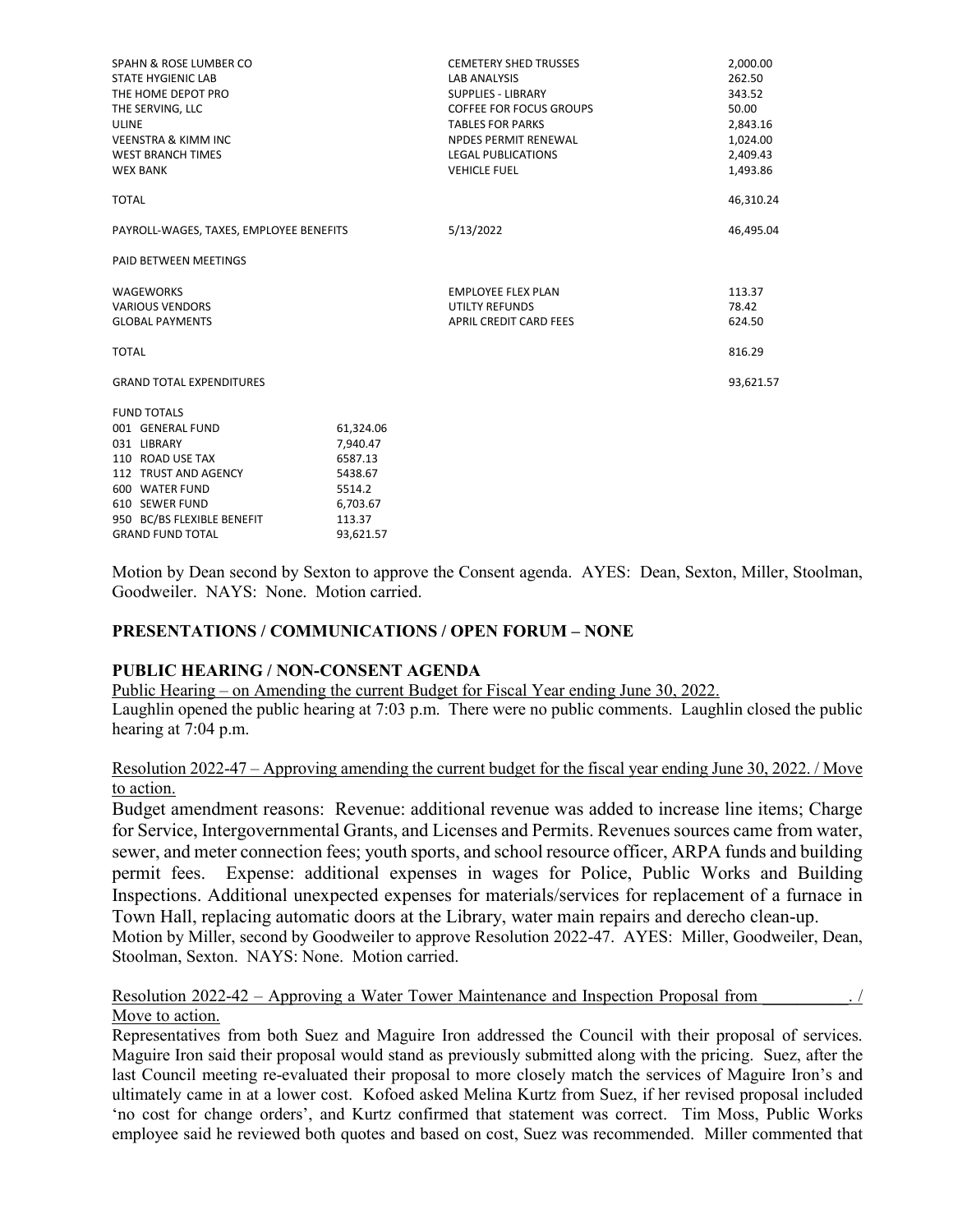going forward, the city should provide a scope of work requested so that fair quotes are received and that companies don't unfairly get an advantage on pricing their services. He further stated "this shouldn't that hard and as a result, someone got to lower their price".

Motion by Dean, second by Stoolman to approve Resolution 2022-42. AYES: Dean, Stoolman, Sexton, Goodweiler. NAYS: Miller. Motion carried.

Resolution 2022-48 – Setting a date to dispose of public property for the use of TIF. / Move to action. Motion by Miller, second by Stoolman to approve Resolution 2022-48. AYES: Miller, Stoolman, Dean, Goodweiler, Sexton. NAYS: None. Motion carried.

Resolution 2022-49 – Resolution of Support of the application of BBCO, LLC for workforce housing funding and pledging city money.

Kofoed said that this resolution would provide as a letter of support (as a state requirement) for BBCO LLC to obtain workforce housing funding. The Council had no comments.

Motion by Sexton, second by Goodweiler to approve Resolution 2022-49. AYES: Sexton, Goodweiler, Miller, Stoolman, Dean. NAYS: None. Motion carried.

Resolution 2022-50 – Approve the Preliminary Plat for The Meadows Subdivision, Part 5, West Branch, Iowa. /Move to action.

The preliminary plat was reviewed by City Engineer Schechinger and Kofoed (after P&Z approval) and all changes requested have been made to their satisfaction. There were no other comments.

Motion by Dean, second by Goodweiler to approve Resolution 2022-50. AYES: Dean, Goodweiler, Sexton, Stoolman, Miller. NAYS: None. Motion carried.

Resolution 2022-51 – Approving a broker change to Cottingham Butler for employee benefits and entering a 28e intergovernmental agreement with Iowa Community Trust governmental health and related benefits program. /Move to action.

Kofoed said that he and a few staff members met earlier this spring with Cottingham Butler to discuss the broker change and join the Iowa Community Trust program. Kofoed said he is familiar with the broker who served his former community and said cost savings were recognized immediately. He went to add that by joining the trust, the city (and employees) will see a reduction in costs and more preventative care benefits. Kofoed said staff is aware of the change and employees have been notified.

Motion by Dean, second by Goodweiler to approve Resolution 2022-51. AYES: Dean, Goodweiler, Stoolman, Miller, Sexton. NAYS: None. Motion carried.

Resolution 2022-52 - Adopting a Pay Scale / Move to action.

Kofoed explained that four staff members and two council members met earlier this year to discuss a pay scale for employees of the city. Kofoed said that he conducted a survey of seventeen 'like-size' cities to find out what other cities are paying their employees as compared to West Branch. What the survey indicated, West Branch employees have fallen behind their peers in pay in the absence of a merit pay policy. The results show that some positions are behind, while others are on pace. Kofoed said that by adopting a pay scale and adding certification pay for certain positions may help with employee retention. Miller asked if the city's future growth would support the proposed pay scale. Kofoed replied that he could not 100% say that it will, but further stated that future hiring will be hold until we can afford to. Stoolman stated that unnecessary city projects will need to be cut in order to adequately compensate the under paid employees. Goodweiler voiced his approval for the adopting the pay scale and expressed his surprise at how low some positions are being paid.

Motion by Goodweiler, second by Dean to approve Resolution 2022-52. AYES: Goodweiler, Dean, Miller, Stoolman, Sexton. NAYS: None. Motion carried.

Resolution 2022-53 –Adopting a merit pay policy. / Move to action.

The Council had no discussion.

Motion by Dean, second by Goodweiler to approve Resolution 2022-53. AYES: Dean, Goodweiler, Sexton, Miller, Stoolman. NAYS: None. Motion carried.